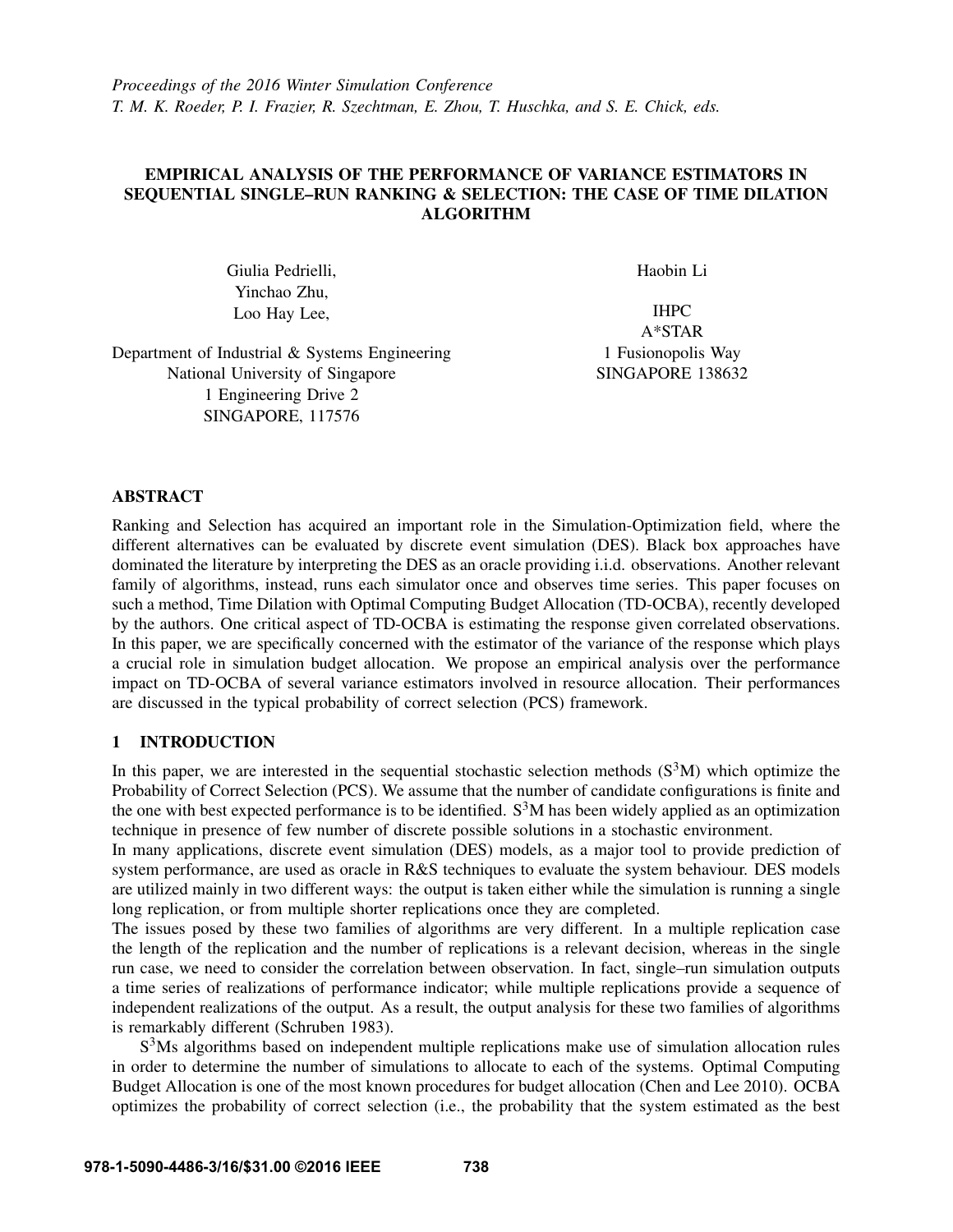at the end of the procedure is the true best system) by allocating different number of replications to the candidate solutions. Similar to most of the developed  $S<sup>3</sup>M$  procedures, OCBA treats the simulator as a black box not to be accessed while it is running.

Time Dilation (TD) falls in the family of single run  $S<sup>3</sup>Ms$ . Specifically, multiple configurations are concurrently simulated in a unique run and time series observations are used to allocate computational resource to the different candidates (Schruben 1997). In its original version, TD does not have a fixed rule of budget allocation which is instead taylored to the specific applications. Realizing the potential of TD, authors recently developed TD-OCBA, which integrates TD and OCBA. As suggested in Pedrielli, Zhu, and Lee (2015), the output from a single–run simulation does not necessarily follow i.i.d. assumption required by OCBA. If a sample variance estimator is used for a non i.i.d. series, the bias will be significant and the OCBA rule will be severely impacted by the variance estimation. Hence, the variance estimator used in TD-OCBA becomes critical for the overall performance.

The estimation of the variance from simulation output has received a remarkable attention in the OR literature, for the purpose of point and confidence interval estimation. Goldsman and Nelson (2006) and the related literature provides estimators for correlated output such as non-overlapping/overlapping Batched Means, Standardized Time Series Area Estimators, and Cramer-von Mises estimators. While these estimators are asymptotically unbiased, we are interested in the behavior of the estimators given limited output length when used for optimization purposes and not only for estimation.

In order to investigate these properties, in this paper we focus on the study of the variance estimators and their influence on the TD-OCBA performance. Batch mean estimator, weighted area estimator and weighted Cramer-von Mises estimators have been studied and the experimental results for their performance in the typical PCS framework are shown and discussed.

The remainder of the paper is organized as follows: section 2 summarizes the main background of the paper. Section 3 details the problem of interest. Candidate estimators' performance are studied in section 4 for a theoretical case with known output distribution. Finally, section 5 closes the paper.

### 2 BACKGROUND

We would like to first introduce the notation used throughout the paper:

Table 1: Notations.

- $k$  | total number of systems
- *T* | total budget, in number of replications(OCBA) or observations (TD-OCBA)
- $N_i$  budget assigned to system *i*
- *v*, *v<sup>i</sup>* time scale, time scale for system *i*
- $\sigma_i$  | standard deviation for system *i*
- $\hat{\sigma}_i$  | standard deviation estimation for system *i*
- *m* batch size
- *Bi* total number of batches for system *i*
- *Yi*, *<sup>j</sup> j*th observation from system *i*
- $\bar{Y}_i$ sample mean performance of system *i*,  $\bar{Y}_i = \sum_{j=1}^{N_i} Y_{i,j}$
- $\bar{Y}_{i,j}$  $\sum_{i,j}$  mean of *j*th batch of system *i*,  $\frac{1}{m} \sum_{l=1}^{m} Y_{i,(j-1)m+l}$
- $\bar{Y}_{i,j,l}$  $\sum_{i,j,l}$  mean of first *l* observation in *j*th batch of system *i*,  $\frac{1}{l} \sum_{p=1}^{l} Y_{i,(j-1)m+p}$
- *b* | index of best performing system
- $\delta_{b,i}$  performance difference between system *i* and best performing system,  $\bar{Y}_b \bar{Y}_i$

Time Dilation grounds in the idea of redefining simulation experiments to include both the models and the systems being simulated. As a result of this, the simulation experimental unit of effort is rethought as real time, rather than discrete runs, batches, regenerative cycles, etc. (Schruben et al. 2003, Swisher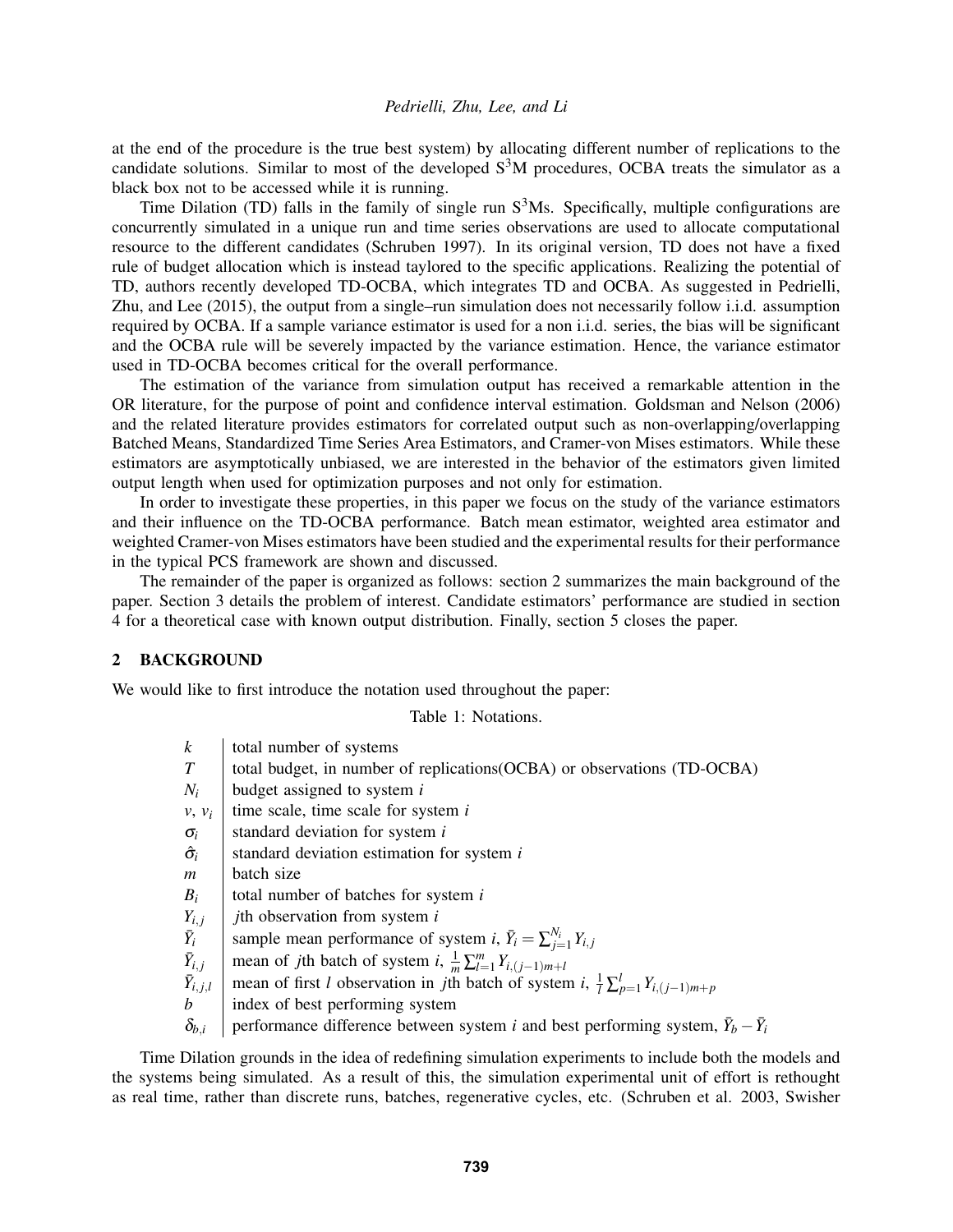et al. 2000). This has far–reaching implications. In an integrated simulation experiment, each point in the experiment does not need to use the same units to measure the simulated time (say, hours or minutes), nor do the time scales need to be constant (Schruben 2010, Schruben 2013).

Hence, systems that are performing better can have their simulated time scales contracted. The result is that less simulation work is spent simulating the poorer performing systems; the better performing systems are simulated longer during the same interval of real time. This general idea has been called time dilation (Schruben 1997, Hyden et al. 2001, Hyden and Schruben 2000).

The clocks for design points that are performing relatively poorly can have their time scales dilated (increased), decreasing the relative numbers of events that are executed for that design point. More effort is spent simulating the winners than losers.

$$
(1/\lambda_i) \cdot v_i\left[ GTU \right] = 1/\lambda_i \left[ LTU \right] \tag{1}
$$

Equation (1), formalizes the time–scale update. If  $1/\lambda_i$  represents the inter–arrival time and the global time unit (i.e., GTU) is [*hours*], we might want to move the time unit of a good system to minutes by multiplying the inter–arrival by the conversion factor  $v_i = \frac{[LTV]}{(GTD)}$  $\frac{[L<sub>I</sub>U]}{[G<sub>I</sub>U]}$ , i.e., the time scale, with  $v_i = 1/60$  in this example. By doing so, the simulator with associated time scale  $v_i = 1/60$  will execute events 60-times *faster* than the candidates with associated time scale  $v_j = 1$ . This is the basic idea of time dilation and is the mechanism we exploit to differentiate computational budget among different solutions, instead of choosing the number of replications. Mapping time–dilated performance back to global simulated time is done simply by dividing each inter–event interval by the time–scale used simulating each point during that interval.

Sequential techniques that change the probability of where to run the next simulation appear to be well–suited for adaptation to the experimental unit of run time. In fact, the allocation ratio generated by a simulation allocation rule can be used to modify the time scale assigned to a specific simulation experiment. Optimal Computing Budget Allocation (OCBA) is one of the most successful techniques in the field of stochastic assignment of simulation budget (Chen and Lee 2010). OCBA formulates the allocation decision as a constrained maximization problem of the *Probability of Correct Selection* (PCS) subject to the total budget limitation:

$$
\max_{N_1, ..., N_k} PCS \ns.t. N_1 + N_2 + ... + N_k = T.
$$
\n(2)  
\n
$$
N_i \in \mathbb{N}, i = 1, ..., k.
$$

where *PCS* is the probability that the *observed* best system is the system with best expected performance. We can solve the aforementioned problem and derive the following allocation (Chen and Lee 2010):

$$
\frac{N_i}{N_j} = \left(\frac{\sigma_i/\delta_{b,i}}{\sigma_j/\delta_{b,j}}\right)^2, i, j \in 1, 2, ..., k, and \ i \neq j \neq b,
$$
  

$$
N_b = \sigma_b \sqrt{\sum_{i=1, i \neq b}^k \frac{N_i^2}{\sigma_i^2}}
$$
\n(3)

In order to fully utilize advantages from both TD and OCBA, in Pedrielli, Zhu, and Lee (2015), we employ the rule from OCBA to update the time scale in time-dilation. In order to do so, we need to compute the time scale ratio instead of reasoning in terms of number of replications as in equation (3). If we refer to  $\alpha_i$  as the ratio of computational budget allocated to system *i*, i.e.,  $\alpha_i = \frac{N_i}{T}$ , we can reformulate equation (3) as: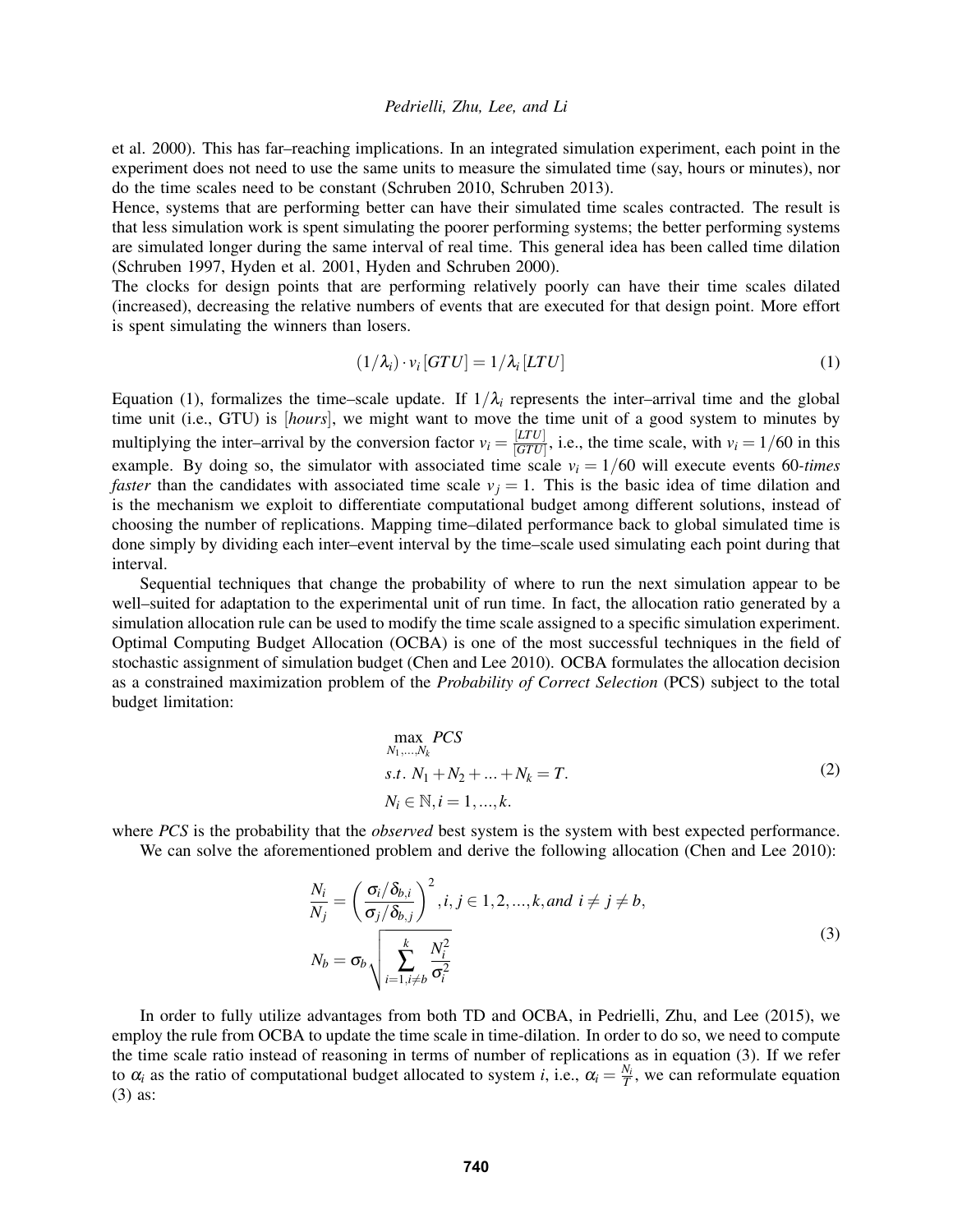$$
\frac{\alpha_i}{\alpha_j} = \left(\frac{\sigma_i/\delta_{b,i}}{\sigma_j/\delta_{b,j}}\right)^2, i, j \in 1, 2, ..., k, and \ i \neq j \neq b,\n\alpha_b = \sigma_b \sqrt{\sum_{i=1, i \neq b}^k \frac{\alpha_i^2}{\sigma_i^2}},\n\sum_{p=1}^k \alpha_p = 1.
$$
\n(4)

and we put forward a more general single–run ordinal optimization procedure, TD-OCBA, integrating TD and OCBA.

In order to implement TD-OCBA, each system is simulated according to a local clock and the overall simulation has a shared clock (global clock). Initial events for all systems are scheduled at the same time. And subsequent events will be scheduled to a common clock time stamp, by adding, timespan to wait for next event in local clock times the time scale, to the current common clock time stamp. The overall simulation always execute the event with earlier common clock time stamp. Update for the time scales happens firstly when each of the candidates has generated at least one batch of output data. Then the update will happen whenever there is a system that outputs *m* new observations. Finally the procedure will stop when total number of observations for all systems reaches *T*. The system with best observed performance will be selected. As previously highlighted, if a system is allocated a larger time scale  $v_i$ , the time between events will be increased *(dilated)* as well. As a result, being all systems subject to the same global time clock, larger time scale configurations will be simulating less events given a fixed simulation interval.

## Algorithm 1: Time Dilated Optimization & OCBA (TD-OCBA).

Initialization: Set the total budget  $T$  (number of observations);  $l = 0, v_i \leftarrow v_0, d_i = 0;$ while  $\sum_{i=1}^{k} N_i \leq T$  do for  $i = 1, ..., k$  (parallel loop) **do** Observe the sequence  ${Y_{i,d_i m+1}, Y_{i,d_i m+2}, ..., Y_{i,d_i m+m}}$ ; Update:  $\bar{Y}_i = \sum_{j=1}^{d_i m + m_i}$ *Yi*, *<sup>j</sup>*  $\frac{I_{i,j}}{d_i m+m}$ ;  $\hat{\sigma}_i \leftarrow \sqrt{\sigma_i^2 + \sigma_i^2}$ variance estimation for system *i* ;  $N_i \leftarrow N_i + m;$  $d_i \leftarrow d_i + 1;$ end Choose *b* s.t.  $b \in \arg \min_{i=1,\dots,k} \overline{Y}_i$ ;  $v_i \leftarrow \alpha_b / \alpha_i$ ,  $i = 1, ..., k$ , determined in (4); end

This procedure has been shown to have better performance than original TD and it can be applied to more general problems. At this point, we want to further develop the TD-OCBA procedure to improve the efficiency.

In order for the time scales to be correctly assigned, performance of the variance estimation is critical. For single–run simulations, the assumption of i.i.d. on the observations is not valid for most cases. Thus variance estimators that do not assume correlation structure are more suitable to be employed in the TD-OCBA procedure. To the best of authors' knowledge, Conway (1963) first concerned about variance estimation for simulation and since then it has been an interest field of statistical analysis. With techniques of batching and overlapping, several estimators have been developed in Schmeiser (1982), Goldsman et al.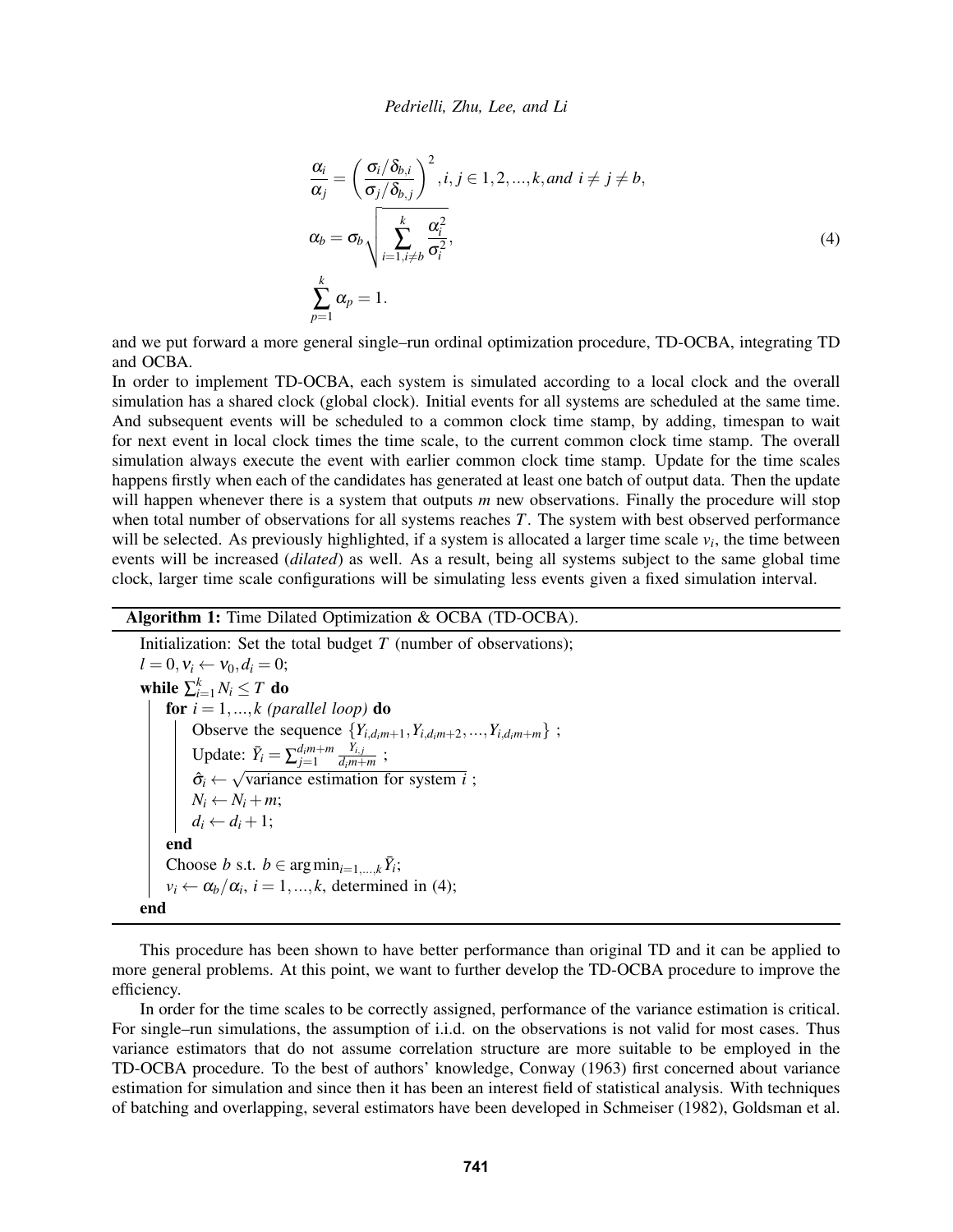

Figure 1: Flow chart for Algorithm 1.

(1990), Goldsman et al. (1999), Alexopoulos et al. (2007). While the asymptotic consistency of these estimators has been well studied, yet what affect the performance of TD-OCBA is the accuracy of the estimator. Intuitively, given same budget, TD-OCBA running with estimator of more accurate estimation should produce higher PCS. We are interested in this argument and thus this is the focus for this study.

## 3 VARIANCE ESTIMATION IN SINGLE RUN SIMULATION OPTIMIZATION

The interest of further studying the TD-OCBA lies in improving convergence rate of PCS. It is realized that this problem can be decomposed into 2 layers. The first layer problem is the allocation rule. We have not confirmed that use of original OCBA ratio guarantees optimized allocation for PCS. The optimization can be formulated as:

$$
\max_{\alpha_1,\dots,\alpha_k} PCS
$$
  
s.t.  $\alpha_1 + \alpha_2 + \dots + \alpha_k = 1$ .  

$$
\alpha_i > 0, i = 1, \dots, k.
$$
 (5)

The second layer problem is concerned with the estimation for the variance associated to the simulation output since we do not know the correlation structure of the time series output generated by the simulator. Arguably, the more accurate the estimator is, the closer the time scale allocation is to the asymptotic optimal allocation.

While we need to use an asymptotically consistent indicator, we are also interested in the variance associated to this estimator. The first is a well studied problem, and several consistent estimators have been proposed. Alexopoulos et al. (2007) notes 3 aspects to assess the performance of variance estimator, namely: (1) bias, (2) variance, and (3) MSE (sum of variance and the square of bias).

The main control parameters to estimate the variance from a series of observations are:

- *B* indicating the number of batches;
- *m* indicating the batch size;
- $\bullet$   $\rho$  indicating the overlapping ratio, i.e., the portion of observations from the previous batch, which are *re*-used to form current batch;
- $\mathscr{E} = \{1, 2, ..., 5\}$  the estimator type, chosen among the available estimators and applied to all systems.

Now the second layer problem becomes, assigned the budget from level one, how to set the aforementioned parameters in order to minimize the estimated MSE associated with the output, namely, for each system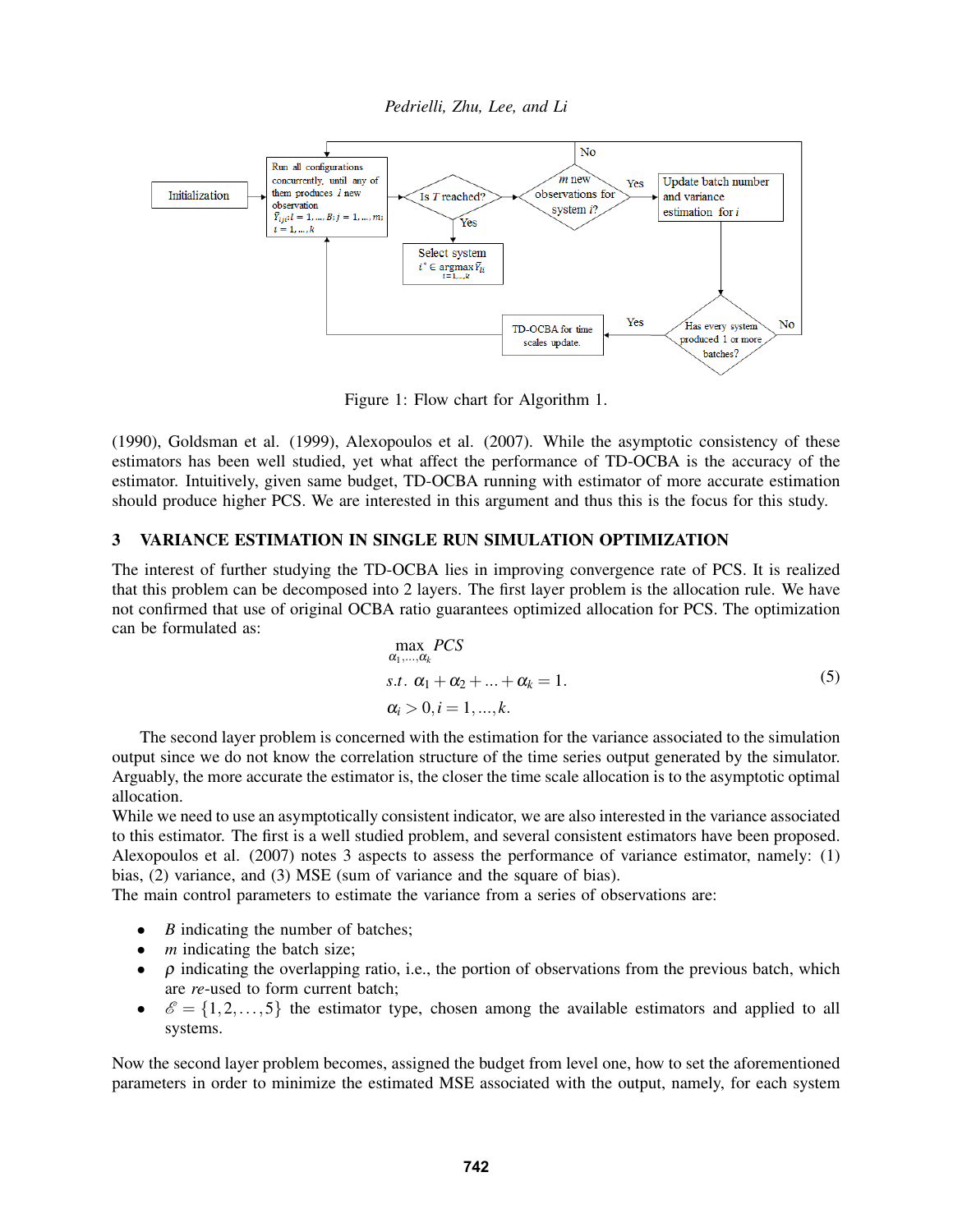$i = 1, \ldots, k$ :

$$
P_i: \min_{B_i, m_i, \rho_i, \mathcal{E}_i} M\hat{S}E\left(\hat{\sigma}_i^2\right) \tag{6}
$$

If the bias has been widely analyzed, the variance of such indicators has not been fully studied, however it impacts on the optimization performance. Indeed, given the limited budget of observations, TD-OCBA is sensitive to the accuracy of the estimators.

In this paper we investigate the effect of the bias and the variance of the estimators on the performance of TD-OCBA, which represent our second layer problem.

In this work. we choose estimators with known bias and variance are valuable for the assessment. In the search in literature, three families of estimators, namely batch mean estimator, weighted area estimator and CvM estimator and their overlapped form appear to be of particular interest.

#### 3.1 Batch Mean Estimator

Non–overlapping Batch Mean (NBM) estimator was first discussed in Schmeiser (1982). Instead of using the standard variance estimator, the author groups observations into batches and estimates the variance of the sequence using the variances of the sample average computed for each batch. For each system configuration *i*, the estimator takes the following form:

$$
\hat{\sigma}_i^2 = \frac{m}{B_i - 1} \sum_{k=1}^{B_i} (\bar{Y}_{i,k} - \frac{1}{B_i} \sum_{l=1}^{B_i} \bar{Y}_{i,l})^2.
$$
\n(7)

This estimator represents the intuitive extension of the sample variance were the i.i.d. observations are replaced by the means of the different batches and the sample average is still the average of all the observations. We will refer to match mean estimator as  $\mathcal{N}$ .

### 3.2 Standardized Time Series

Schruben (1983) proposes the concept of *standardized time series*. For each system, the standardization involves converting the time series  $Y_{i,1},...,Y_{i,n}$  into B batches with m outputs  $(Y_{i,1},...,Y_{i,m})$ ,  $(Y_{i,m+1},...,Y_{i,2m})$ ,...,  $(Y_{i,(B_i-1)m+1},...,Y_{i,B_im})$  and performing the following transformation:

$$
T_{i,j}(t) \equiv \frac{\lfloor mt \rfloor (\bar{Y}_{i,j,\lfloor mt \rfloor} - \bar{Y}_{i,j,m})}{\sigma \sqrt{m}}
$$
\n(8)

for  $0 \le t \le 1$  and  $j = 1, 2, ..., B_i$ , where

$$
\bar{Y}_{i,j,l} \equiv \frac{1}{l} \sum_{g=1}^{l} Y_{i,(j-1)m+g}
$$

Based on this revolutionary idea, several estimators for the variance of time series observations have been proposed. We focus on two particular estimators: (1) the Weighted Area Estimator in section 3.3 and the Batched Cramer Von Mises Estimator presented in section 3.4.

### 3.3 Weighted Area Estimator

Goldsman et al. (1990) introduced the Batched area estimator (BAE) with the following form:

$$
\hat{\sigma}_i^2 = \frac{1}{B_i} \sum_{j=1}^{B_i} \left\{ \frac{1}{m} \sum_{h=1}^m \left( f\left(\frac{h}{m}\right) \frac{h}{\sqrt{m}} \left( \frac{1}{h} \sum_{l=1}^h Y_{i,(j-1)m+l} - \frac{1}{m} \sum_{l=1}^m Y_{i,(j-1)m+l} \right) \right) \right\}^2.
$$
(9)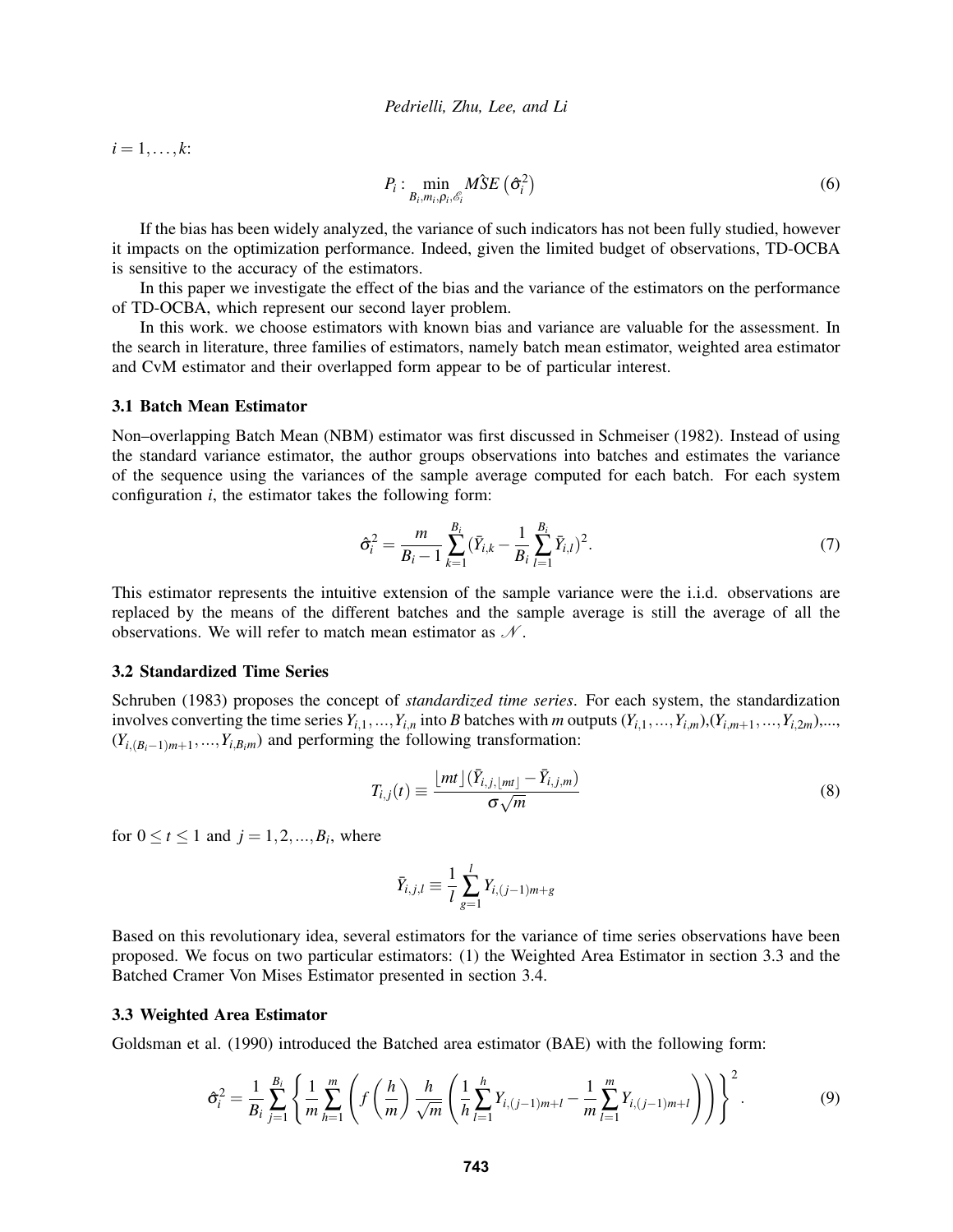where  $f$  is the weighting function that satisfies:  $f(t)$  is continuous on interval [0,1] and normalized so that  $Var(\int_0^1 f(t) \sigma \mathcal{B}_0(t) dt) = 1$ .  $\mathcal{B}_0$  is a Brownian bridge process on [0,1].

 $y_0 f(t) \propto \mathcal{B}(t) a(t) = 1.$   $\mathcal{B}(t)$  is a biowinal bridge proved to BAE taking  $f(t) = \sqrt{12}$  as  $\mathcal{A}(f_0)$ .

### 3.4 CvM Estimator

Batched CvM estimator(CvM) has been introduced in Goldsman, Kang, and Seila (1999). It takes the following form:

$$
\hat{\sigma}_i^2 = \frac{1}{B_i} \sum_{j=1}^{B_i} \left\{ \frac{1}{m} \sum_{h=1}^m g\left(\frac{h}{m}\right) \left( \frac{h}{\sqrt{m}} \left( \frac{1}{h} \sum_{l=1}^h Y_{i,(j-1)m+l} - \frac{1}{m} \sum_{l=1}^m Y_{i,(j-1)m+l} \right) \right)^2 \right\}.
$$
(10)

where *g* is the weighting function that satisfies: *g* has a continuous and bounded second derivative on [0,1] and is normalized so that  $E[\int_0^1 g(t) \sigma^2 \mathcal{B}_0^2(t) dt] = \sigma^2$ .

We will refer to CvM taking  $g(t) = 6$  as  $\mathcal{C}(g_0)$ .

### 3.5 Overlapping Estimators

As the name suggests, these estimators involve overlapping of the batches. For non-overlapping estimators, batches are formed by each *m* new observations. In Alexopoulos et al. (2007), batches for overlapping estimators consist of *m*−1 observations from the most recent batch and only 1 observation is added to form a new batch.

In the TD-OCBA approach, such an update would require an excessive computational load. Therefore, we assume that the overlapping is determined by a ratio that the user (or the algorithm itself) can set statically or dynamically.

Hence, we introduce the overlapping ratio parameter *o*. Differently from the approach proposed in Alexopoulos et al. (2007), a new batch is formed from  $|om|$  new outputs and  $\lfloor (1-\rho)m \rfloor$  from the last batch. The overlapping ratio proposed in Alexopoulos et al. (2007) is  $\frac{\tilde{m}-1}{m}$ .

All the estimators presented in the previous sections can be applied to overlapped batches without any modification in the formulation.

While all the presented estimators are asymptotically unbiased, their bias terms and variance terms differ. Table 2 is taken from Alexopoulos et al. (2007). These estimators are chosen as they have exact approximate bias and variance.

| Nonoverlapping     | $(m/\gamma)$ Bias |     | $(b/\sigma^4)$ Var Overlapping ratio = $\frac{m-1}{m}$ $(m/\gamma)$ Bias | $(b/\sigma^4)$ Var |
|--------------------|-------------------|-----|--------------------------------------------------------------------------|--------------------|
|                    |                   |     |                                                                          |                    |
| $\mathscr{A}(f_0)$ |                   |     | $\mathscr{A}(f_0)$                                                       | 0.686              |
| $\mathscr{C}(g_0)$ |                   | 0.8 | $\mathscr{C}(g_0)$                                                       | 0.419              |

Table 2: Approximate asymptotic bias and variance for estimators.

From Table 2, we can observe that for  $\mathcal{N}$ ,  $\mathcal{A}(f_0)$  and  $\mathcal{C}(g_0)$ , both approximated bias and variance are provided. Hence they are chosen to be incorporated in the TD-OCBA procedure to check the procedure performance (required budget) against (*m*/γ) Bias and (*b*/σ 4 ) Var. The batch size *m* is also varied as we are interested to see its effect on the budget.

### 4 NUMERICAL EXPERIMENTS & RESULTS

In this section, we use theoretical problems (i.e., problems for which we know the optimum as well as the true variance of the output for each candidate solution) to test the performance of the estimators. In particular, we generate two set of auto-regressive time series: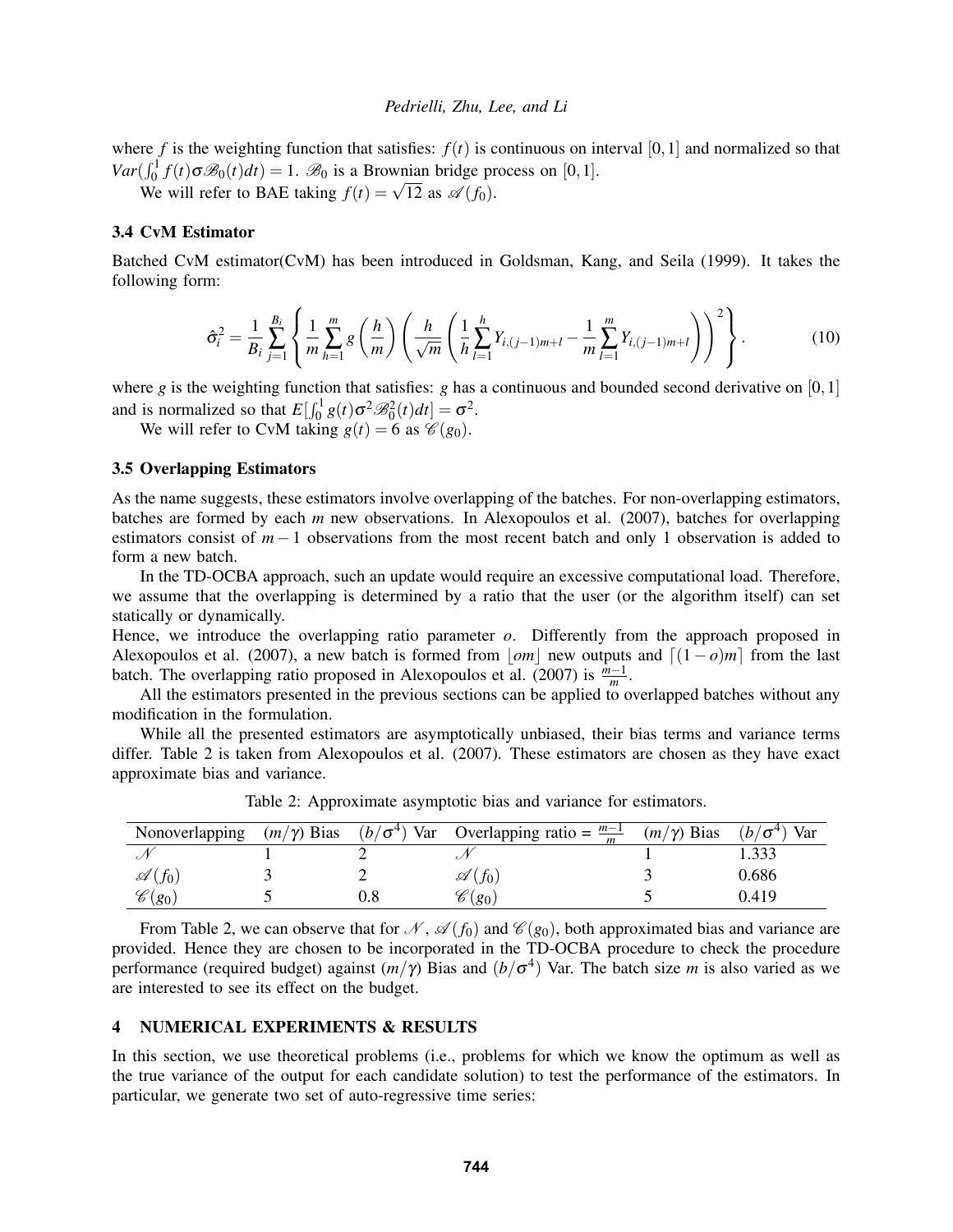s1: 
$$
Y_{i,t+1} = c_i + 0.5Y_{i,t} + N(0,3)
$$
, where  $c_i = i$ ,  $i = 1,...,10$ .

s2: 
$$
Y_{i,t+1} = c_i + 0.5Y_{i,t} + N(0,6)
$$
, where  $c_i = i$ ,  $i = 1,..., 10$ .

where the first group is considered to have small noise and second to have large noise.

The time series with smallest asymptotic mean is to be selected. The performance of an estimators is assessed by looking at the budget required to reach a fixed PCS level.

The statistic of the PCS is obtained out of 1000 macro-replications of the TD-OCBA algorithm. In the experiments, we observed that additional computational time required for the time scale update computation is negligible. This is particularly true when the simulation is significantly slow (i.e., the largest part of the computational time is required by the simulator itself). Hence, we can empirically conclude that the computation of estimator does not represent a computational burden in a realistic simulation optimization problem (realistic in terms of computational effort required by the simulation).

In the results, the budget reported is the average of the observations required for each of the macroreplications required to obtain a threshold PCS level. In the experiments we study the effect of the variance estimators and the batch size as well as the overlapping ratio (refer to Problem (6)).

Tables 3 and 4 show the results of the relative experiments.

Table 3: Budget for PCS to reach 0.95 for series 1.

|     | Nonoverlapping |                    |                    | Overlapping ratio = 0.2   Overlapping ratio = 0.5   Overlapping ratio = 0.8 |                    |                    |               |                    |                    |       |                    |                    |
|-----|----------------|--------------------|--------------------|-----------------------------------------------------------------------------|--------------------|--------------------|---------------|--------------------|--------------------|-------|--------------------|--------------------|
| m   |                | $\mathscr{A}(f_0)$ | $\mathscr{C}(g_0)$ |                                                                             | $\mathscr{A}(f_0)$ | $\mathscr{C}(g_0)$ | $\mathscr{N}$ | $\mathscr{A}(f_0)$ | $\mathscr{C}(g_0)$ |       | $\mathscr{A}(f_0)$ | $\mathscr{C}(g_0)$ |
|     | 357.2          | 215.2              | 209.5              | 367.1                                                                       | 216.7              | 207.4              | 361.6         | 213.3              | 209.1              | 341.3 | 211.3              | $206.1*$           |
| 10- | 239.4          | 229.1              | 212.9              | 230.0                                                                       | 226.7              | 212.3              | 234.1         | 224.5              | 211.2              | 221.5 | 216.8              | $209.0^{+}$        |
| 20  | 278.6          | 296.3              | 278.9              | 277.2                                                                       | 292.5              | 278.4              | 281.5         | 291.7              | 275.7              | 281.6 | 284.4              | $274.2^{+}$        |
| 50  | 505.5          | 505.4              | 504.9              | 505.2                                                                       | 505.8              | 507.0              | 506.1         | 506.7              | 505.0              | 505.8 | $504.7^{+}$        | 506.7              |

|                  | Nonoverlapping |                          | Overlapping ratio $= 0.2$ |             |                    | Overlapping ratio = $0.5$ |        |                    | Overlapping ratio $= 0.8$ |        |                    |                    |
|------------------|----------------|--------------------------|---------------------------|-------------|--------------------|---------------------------|--------|--------------------|---------------------------|--------|--------------------|--------------------|
| $\boldsymbol{m}$ |                | $\mathscr{A}$<br>$(f_0)$ | $\mathscr{C}(g_0)$        |             | $\mathscr{A}(f_0)$ | $\mathscr{C}(g_0)$        |        | $\mathscr{A}(f_0)$ | $\mathscr{C}(g_0)$        | ℳ      | $\mathscr{A}(f_0)$ | $\mathscr{C}(g_0)$ |
|                  | 1670.5         | 783.4                    | $590.1^{+}$               | 2037.4      | 913.5              | 623.0                     | 2983.2 | 985.0              | 664.1                     | 2984.9 | 882.7              | 648.8              |
| 10               | 785.8          | 680.7                    | 506.7                     | 738.3       | 672.2              | 499.1                     | 793.2  | 641.3              | 488.8*                    | 836.3  | 593.9              | 490.8              |
| 20               | 587.6          | 631.2                    | 513.0                     | 560.8       | 633.2              | 505.0                     | 595.6  | 602.3              | 501.7                     | 603.9  | 565.4              | $498.0^{+}$        |
| 50               | 690.6          | 743.5                    | 695.7                     | $677.3^{+}$ | 740.0              | 688.7                     | 688.8  | 731.7              | 686.6                     | 700.8  | 722.1              | 677.8              |

Table 4: Budget for PCS to reach 0.90 for series 2.

In Table 3 and 4, highlighted cell contains the best performer of the 3 estimators for the same batch size and overlapping ratio. Non-overlapping can be inferred as having  $o = 0$ . <sup>+</sup> indicates the best performance in one row, thus for same batch size, comparing both overlapping and non-overlapping ratio cases. <sup>∗</sup> denotes the overall best performance both in the row and table, i.e., comparing against all the parameters.

Similar experiments have been conducted for the original TD-OCBA in (Pedrielli et al. 2015) that uses the sample variance as estimator. In the original settings, the time scales are updated at *each* observation and no batching is adopted. In this setup, the original algorithm required an average budget of 248.2 observations to achieve a PCS of 0.95 for the case of time series 1, and an average budget of 881.3 to achieve a PCS level of 0.90 for the case of time series 2. It is noteworthy that, even though the original algorithm has an updating frequency about 1 order of magnitude larger than the batch-based algorithm, the original TD-OCBA with sample variance estimator is outperformed by TD-OCBA with  $\mathcal{C}(g_0)$  when a proper batch size is chosen.

Further observations comparing the selected estimators can be drawn from the results.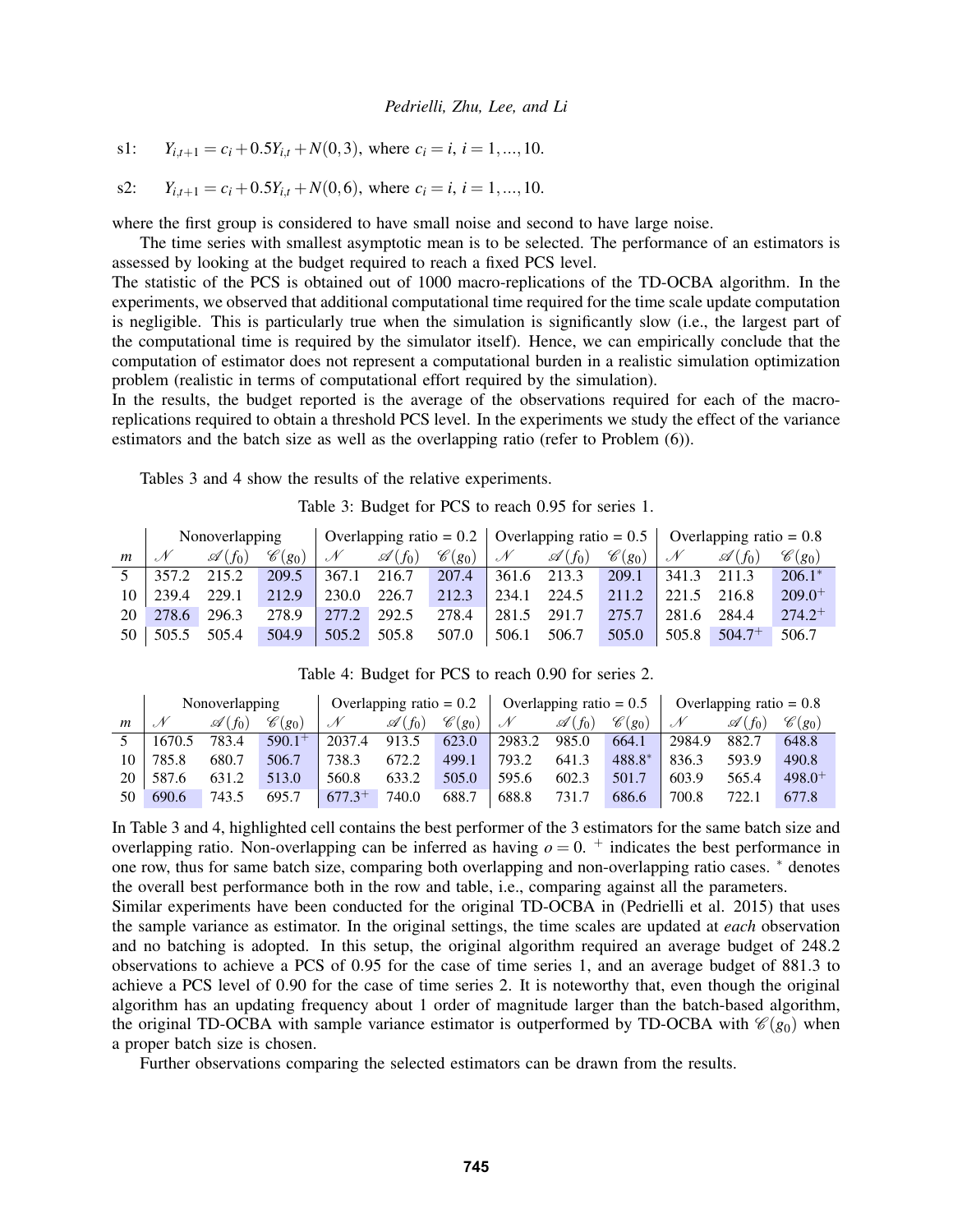The first is that the budget to reach fixed PCS is indeed related to the variance estimator. It is found that budget requirement varies by quite much using different estimator. From highlights and marks, it is noticed that  $\mathcal{C}(g_0)$  performs better then N and  $\mathcal{A}(f_0)$  in most cases.

The interesting part is that, according to the theoretical results presented in (Alexopoulos, Argon, Goldsman, Tokol, and Wilson 2007),  $\mathcal{C}(g_0)$  has the largest Bias  $(m/\gamma)$  and the lowest variance  $((b/\sigma^4))$ .

In other words we observe a positive relationship between the required budget and the variance of the indicator, whereas the bias does not seem to influence the performance.

By comparing the performance of overlapping and non-overlapping estimators, the overlapping version performs better most of the times. The overlapping coefficient impacts TD-OCBA in two ways: (1) the frequency at which the time scale is updated. From the description of the TD-OCBA procedure, it is known that time scales gets updated as soon as one new batch is formed, which results in the change in variance estimation. So for experiments using overlapping estimators, the time scale get updated more often; (2) overlapping estimators have lower associated variance than their non-overlapping counterpart and this may contribute to the difference in efficiency.

Lastly, the batch size is affecting the performance as well. The impact of the batch size can be well understood as it does not only affect the number of batches for each estimator, but it contributes to affect the frequency as which time scales are affected. Nevertheless, the budget to reach fixed PCS is not monotonic with the batch size. Though the estimator converges to true variance given infinitely large batch size, larger batch size results in less number of update of time scale for limited budget. In other words given finite budget, we have to trade off the batch estimator precision with the number of batch observations that can be obtained.

## 5 CONCLUTIONS & FUTURE WORK

Ranking and Selection has acquired an important role in the Simulation-Optimization field, where the different alternatives can be evaluated by discrete event simulation (DES). In fact, black box approaches have dominated the literature by interpreting the DES as an oracle providing i.i.d. observations.

Another relevant family of algorithms, instead, considers an oracle which produces time series observations as each simulator is ran only once (i.e., no multiple replicates are performed). In this paper, we focus on a specific single run sequential stochastic selection method  $(S<sup>3</sup>M)$  recently developed by the authors, Time Dilation with Optimal Computing Budget Allocation (TD–OCBA).

As a single run approach, one of the most critical aspects of TD–OCBA is to deal with the estimate of the response given a series of correlated observations. In fact, in this paper, we derive a two-stage optimization structure for the class of single-run R&S algorithms. In particular, at a first stage we choose how to allocate the simulation budget to each candidate solution while at the second stage we want to minimize the MSE of the variance estimator playing with the estimator type the batch size and the overlapping ratio. Due to the difficulty in the estimation of the MSE, in this manuscript, we study the empirical performance of several variance estimators, different batch sizes as well as overlapping ratios in order to enhance the TD-OCBA procedure.

We propose an autoregressive process as case study and we observe a positive relationship between the asymptotic variance of the estimators and the required budget to reach fixed PCS values.

Also, generally, the overlapped estimators perform better than the non-overlapping counterpart. This is due to the fact that, given the same budget, more observations are available to the optimization procedure and this results in a positive effect in the search algorithm.

The required budget is, instead, non-monotonic in the batch size *m*. This is due to the fact that if, on the one hand larger batch size reduce the variance of the estimator, they also reduce the number of observations available in the scope of the search procedure, thus giving issues to the optimization.

Current work is focusing on the formulation of the second stage problem in order to enhance the TD-OCBA through an automated procedure that checks the MSE and returns a dynamic value for overlapping ratio and batch size.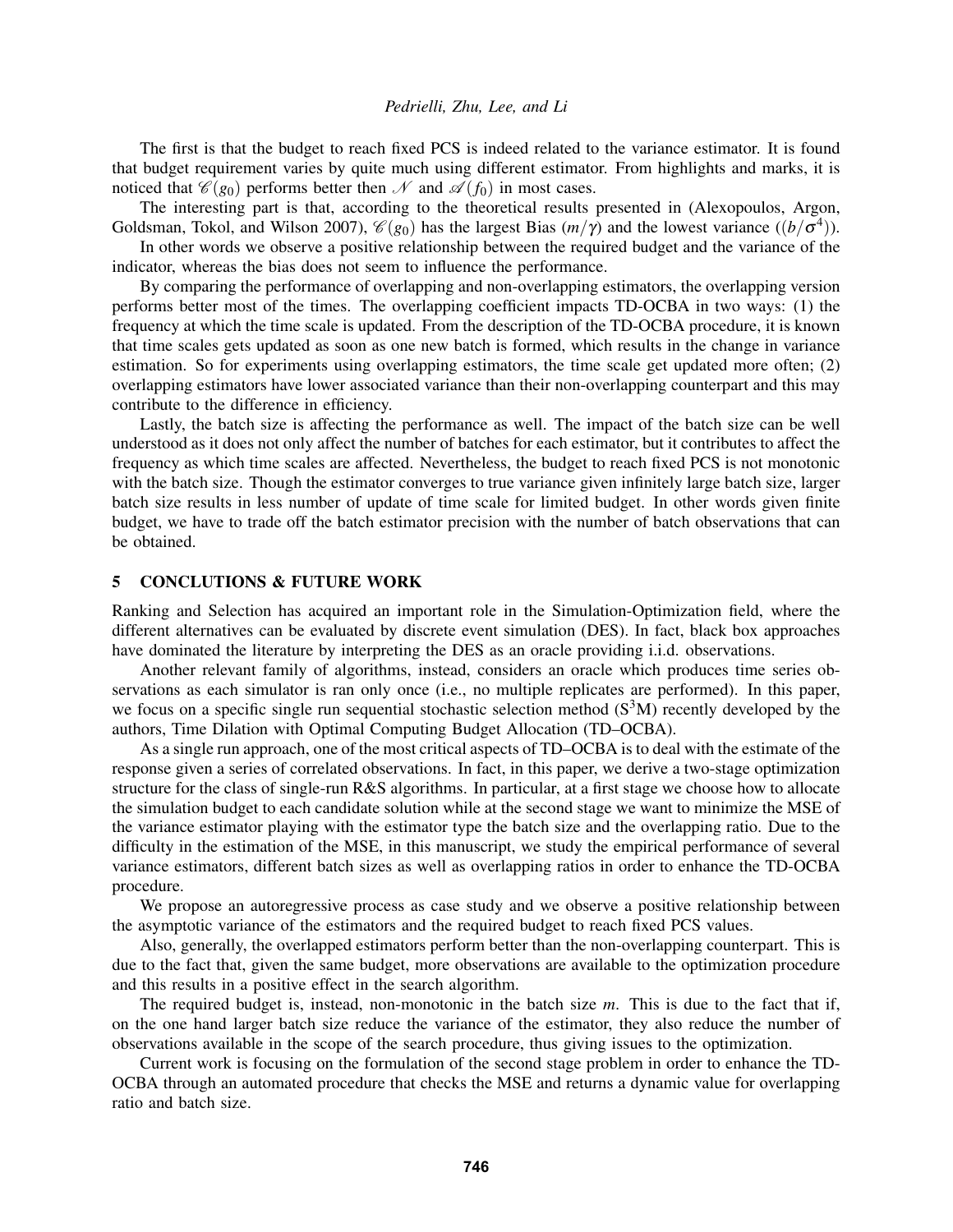Also, TD-OCBA opens to alternative first level problem formulation: since single-run procedures are easier to control in terms of running time, whereas the number of observations produces in a certain interval is typically a random variable. In such a setting, in addition to the probability of correct selection, we would like to formulate the problem in the framework of regret due to the fact that we do not know how many iterations the algorithm will produce in a specific run-time. As a result, we want to guarantee a good solution at any point in time.

## **REFERENCES**

- Alexopoulos, C., N. T. Argon, D. G. Goldsman, G. Tokol, and J. R. Wilson. 2007. "Overlapping Variance Estimators for Simulation". *Operations Research* 55 (6): 1090–1103.
- Chen, C. H., and L. H. Lee. 2010. *Stochastic Simulation Optimization: An Optimal Computing Budget Allocation*. World scientific.
- Conway, R. W. 1963. "Some Tactical Problems in Digital Simulation". *Management Science* 10 (1): 47–61.
- Goldsman, D., K. Kang, and A. F. Seila. 1999. "Cramer-Von Mises Variance Estimators for Simulations". *Operations Research* 47 (2): 299–309.
- Goldsman, D., M. Meketon, and L. Schruben. 1990. "Properties of Standardized Time Series Weighted Area Variance Estimators". *Management Science* 36 (5): 602–612.
- Goldsman, D., and B. L. Nelson. 2006. "Chapter 15 Correlation-Based Methods for Output Analysis". In *Simulation*, Volume 13 of *Handbooks in Operations Research and Management Science*, 455 – 475. Elsevier.
- Hyden, P., and L. W. Schruben. 2000. "Improved Decision Processes Through Simultaneous Simulation and Time Dilation". In *Proceedings of the 2000 Winter Simulation Conference*, edited by K. K. J. A. Joines, R. R. Burton and P. A. Fishwick, 743–748. Orlando, Florida: Institute of Electrical and Electronics Engineers, Inc.
- Hyden, P., L. W. Schruben, and T. Roeder. 2001. "Resource Graphs for Modeling Large-scale, Highly Congested Systems". In *Proceedings of the 2001 Winter Simulation Conference*, edited by D. J. M. B. A. Peters, J. S. Smith and M. W. Rohrer, 523–529. Arlington, Virginia: Institute of Electrical and Electronics Engineers, Inc.
- Pedrielli, G., Y. Zhu, and L. H. Lee. 2015. "Single–run Simulation Optimization Through Time Dilation and Optimal Computing Budget Allocation". In *Proceedings of the 10th Conference on Stochastic Models of Manufacturing and Service Operations*, 187–194.
- Schmeiser, B. 1982. "Batch Size Effects in the Analysis of Simulation Output". *Operations Research* 30 (3): 556–568.
- Schruben, L. W. 1983. "Confidence Interval Estimation Using Standardized Time Series". *Operations Research* 31 (6): 1090–1108.
- Schruben, L.W. 1997. "Simulation Optimization Using Simultaneous Replications and Event Time Dilation". In *Proceedings of the 1997 Winter Simulation Conference*, edited by D. H. W. S. Andradbttir, K. J. Healy and B. L. Nelson, 177–180. Atlanta, Georgia: Institute of Electrical and Electronics Engineers, Inc.
- Schruben, L. W. 2010. "Simulation Modeling for Analysis". *ACM Transactions on Modeling and Computer Simulation (TOMACS)* 20 (1): 2.
- Schruben, L. W. 2013. "Simulation Modeling, Experimenting, Analysis, and Implementation". In *Proceedings of the 2013 Winter Simulation Conference*, edited by A. T. R. H. R. Pasupathy, S.-H. Kim and M. E. Kuhl, 678–690. Washington, D.C.: Institute of Electrical and Electronics Engineers, Inc.
- Schruben, L. W., T. M. Roeder, W. K. Chan, P. Hyden, and M. Freimer. 2003. "Advanced Event Scheduling Methodology". In *Proceedings of the 2003 Winter Simulation Conference*, edited by D. F. S. Chick, P. J. Snchez and D. J. Morrice, 159–165. New Orleans, Louisiana: Institute of Electrical and Electronics Engineers, Inc.
- Swisher, J. R., P. D. Hyden, S. H. Jacobson, and L. W. Schruben. 2000. "A Survey of Simulation Optimization Techniques and Procedures". In *Proceedings of the 2000 Winter Simulation Conference*, edited by K. K.